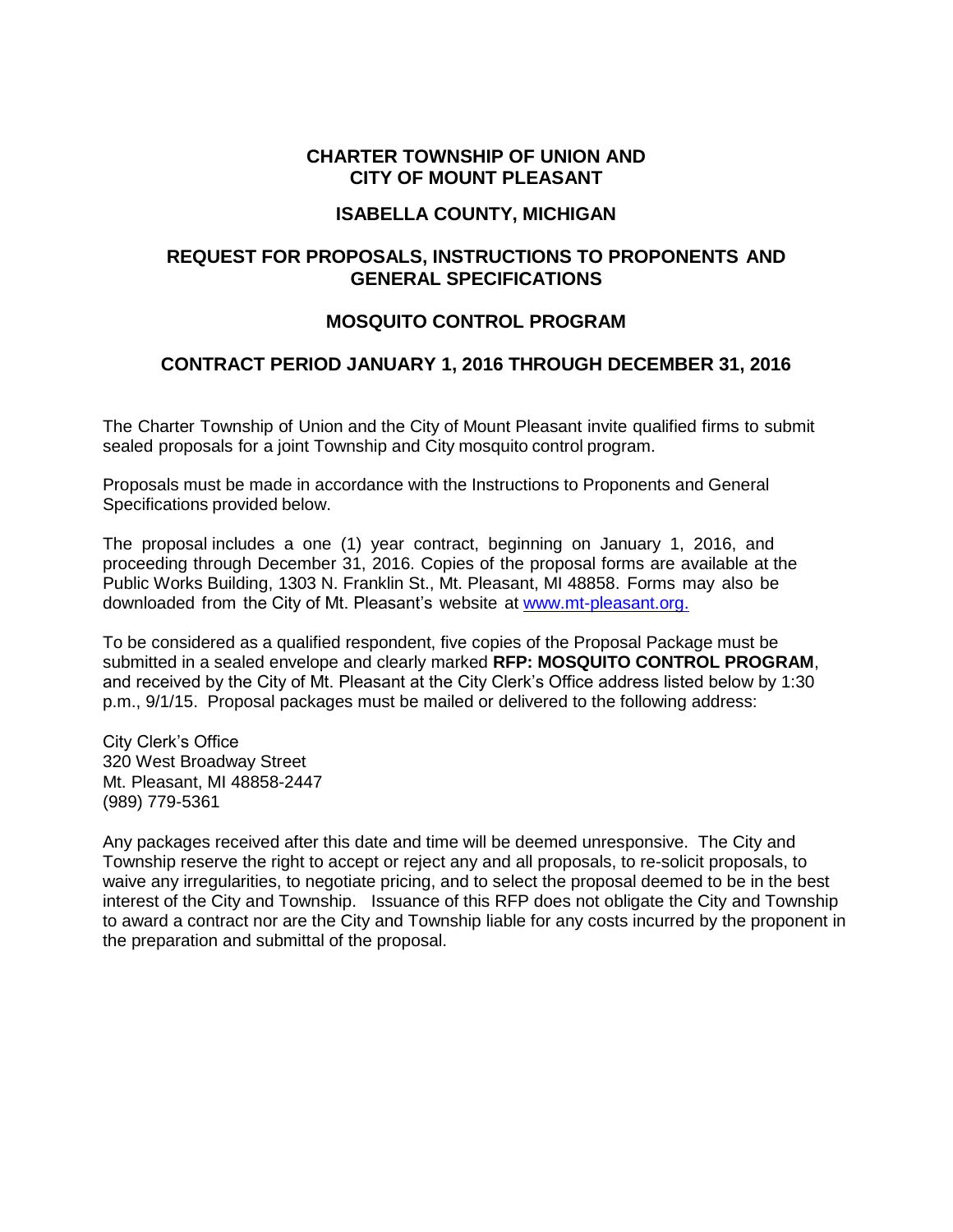# **CHARTER TOWNSHIP OF UNION AND CITY OF MOUNT PLEASANT MOSQUITO CONTROL PROGRAM**

# **REQUEST FOR PROPOSALS INSTRUCTIONS TO PROPONENTS**

# **I-1. Qualification Requirements**

Proposals are sought only from responsible proponents known to be experienced and regularly engaged in work of similar character and scope to that covered in the Request for Proposals (RFP). Satisfactory evidence that the proponent has the necessary capital, equipment, personnel, experience, etc. to do the work shall be required.

# **I-2. Submission of the Proposal**

All proposals shall be submitted no later than 1:30 p.m. Tuesday September 1, 2015 (the submission deadline). Sealed proposals shall provide detailed pricing for proposed work and must be signed by the proponent.

Any proposal received after the submission deadline shall not be accepted nor considered.

All information submitted in the proposal, including but not limited to, bid prices, equipment, etc. shall remain valid and in effect for at least ninety (90) days after the submission deadline.

**The bid prices shall include prices for three different options as follows:**

**1. Mosquito control for Union Township under one contract**

**2. Mosquito control for City of Mt. Pleasant under one contract**

**3. Mosquito control for Union Township and City of Mt. Pleasant under one joint contract with costs separated by municipality.**

**Provide bid prices for the three options for a one year contract with the option of two one-year renewals. Provide renewal costs for year two and year three. The Township or City may choose to enter into a contract with the selected proponent separately or under a joint contract.**

# **I-3. Proposal Security and Evidence of Insurance**

As a security, each proposal must be accompanied by a Bid Bond by a recognized Surety Company similar to a U.S. Government Standard Form Bid Bond or a certified check of the proponent, drawn on a responsible bank, in the amount equal to Five Thousand Dollars (\$5,000). Said security is subject to forfeiture to the City in the event the successful proponent fails to enter into an acceptable agreement to do the work within the terms specified in the proposal.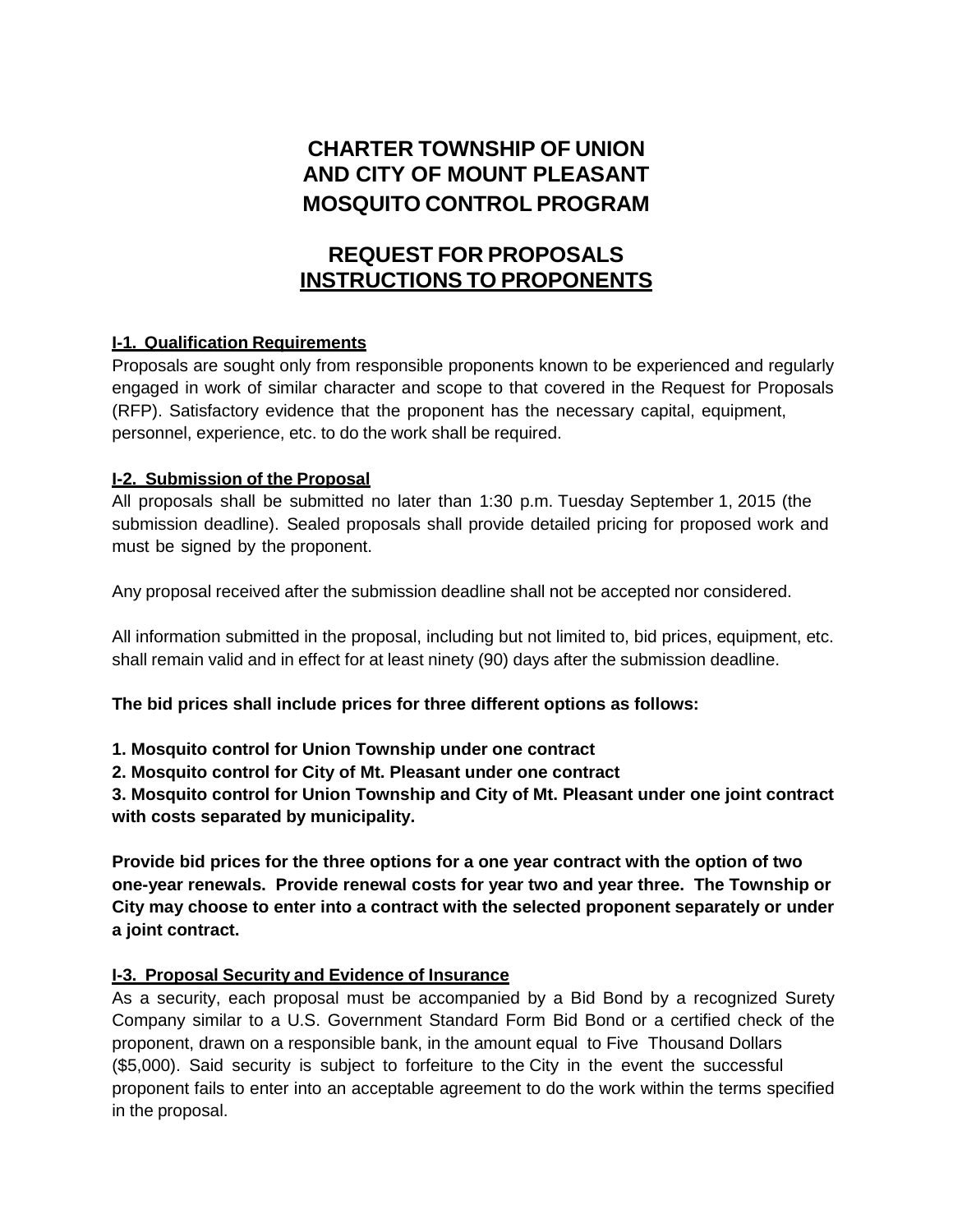Each proposal must also be accompanied by a certificate of insurance evidencing the coverages set forth in the General Specifications.

#### **I-4. Scope of Work**

The work under this Contract shall consist of the items contained in the Proposal, Instructions to Proponents, and General Specifications including all incidentals necessary to fully complete said work in accordance with the Contract Documents executed.

#### **I-5. Alternative Scope of Work**

The proponent, in addition to a proposal for the scope of work outlined in the General Specifications, may submit an alternate proposal that incorporates a scope of work that differs from the one outlined above. The proponent must show evidence that:

- 1. The alternate proposal is cost effective.
- 2. The alternate proposal provides a level of mosquito control that is equal to or better than the scope of work outlined in the General Specifications.

The City and Township reserve the right to accept or reject any alternate proposals.

#### **I-6. Conditions**

Each proponent shall fully acquaint itself with the conditions relating to the scope and restrictions attending the execution of the work proposed under the Contract. Proponents shall thoroughly examine and be familiar with the General Specifications.

#### **I-7. Addenda and Explanations**

Explanations desired by a prospective proponent shall be requested in writing, and if explanations are necessary, a reply shall be made in the form of an Addendum, a copy of which will be forwarded to each proponent. Every request for such explanation must be submitted by e-mail to Stacie Tewari, City Engineer, at [stewari@mt-pleasant.org.](mailto:stewari@mt-pleasant.org) Questions must be received by 8/25/15. No inquiry received after this date will be given consideration. Answers will be posted on the city website.

Addenda issued to proponents prior to the submission deadline for receipt of proposals shall become part of the RFP and Contract Documents, and all Proposals shall address the addition/revision/clarification/etc., described in the Addenda.

# **I-8. Name, Address and Legal Status of the Proponent**

The Proposal must be properly signed and the address of the proponent given. The legal status of the proponent, (corporation, partnership or individual), shall also be stated in the proposal.

# **I-9. Additional Information**

Proposals shall include the following supporting data regarding the qualifications of the proponent:

- a. An itemized list of the proponent's equipment available for use on the Contract.
- b. List of five (5) relevant municipal references, including address and telephone numbers.
- c. A current list of State of Michigan licenses.
- d. A list of complaints against and/or investigations of the proponent brought by any Federal,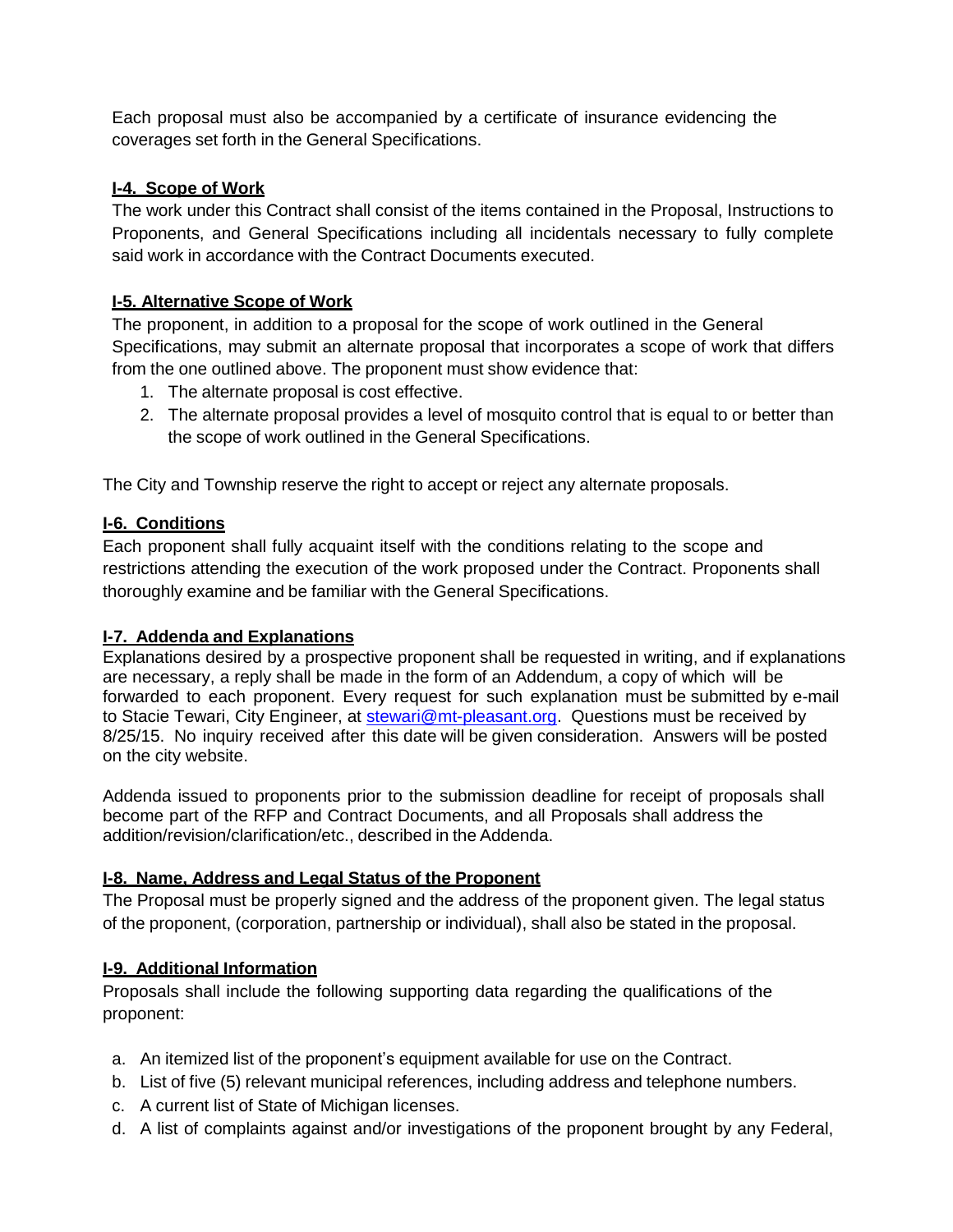State, County or Local agency.

- e. A list of all proposed chemical/Insecticide product labels and MSDS sheets.
- f. Any other pertinent information considered by the proponent as an aid in determining the proponent's qualifications.

#### **I-10. Qualifications and Proposals.**

All qualifications and proposals submitted shall, after opening, be considered public documents and therefore subject to disclosure under the Michigan Freedom of Information Act.

#### **I-11. Opening of Proposals**

All proposals received by the submission deadline shall be publicly opened and read at 1:30 p.m. Tuesday September 1, 2015. All proponents are invited to be present.

#### **I-12. Rejection of Proposals**

The City and Township reserve the right to reject any and all proposals, waive any informality in any proposal, or to accept any proposal should it be deemed to be in the City's and Township's best interest to do so.

#### **I-13. Contract Execution**

The proponent to whom the Contract is awarded shall, within sixty (60) calendar days of notice from the City/Township, enter into a written contract with the City/Township and furnish bonds, insurance, etc. as hereinafter specified. Failure to execute a Contract or to furnish the necessary bonds, insurance, etc. shall be considered cause for annulment of the award and forfeiture of the proponent's Proposal Security (bid bond or certified check).

# **I-15. Term of Contract**

The City and Township seek to have the Mosquito Control Services Contract be in effect for a term of one (1) year, beginning January 1, 2016.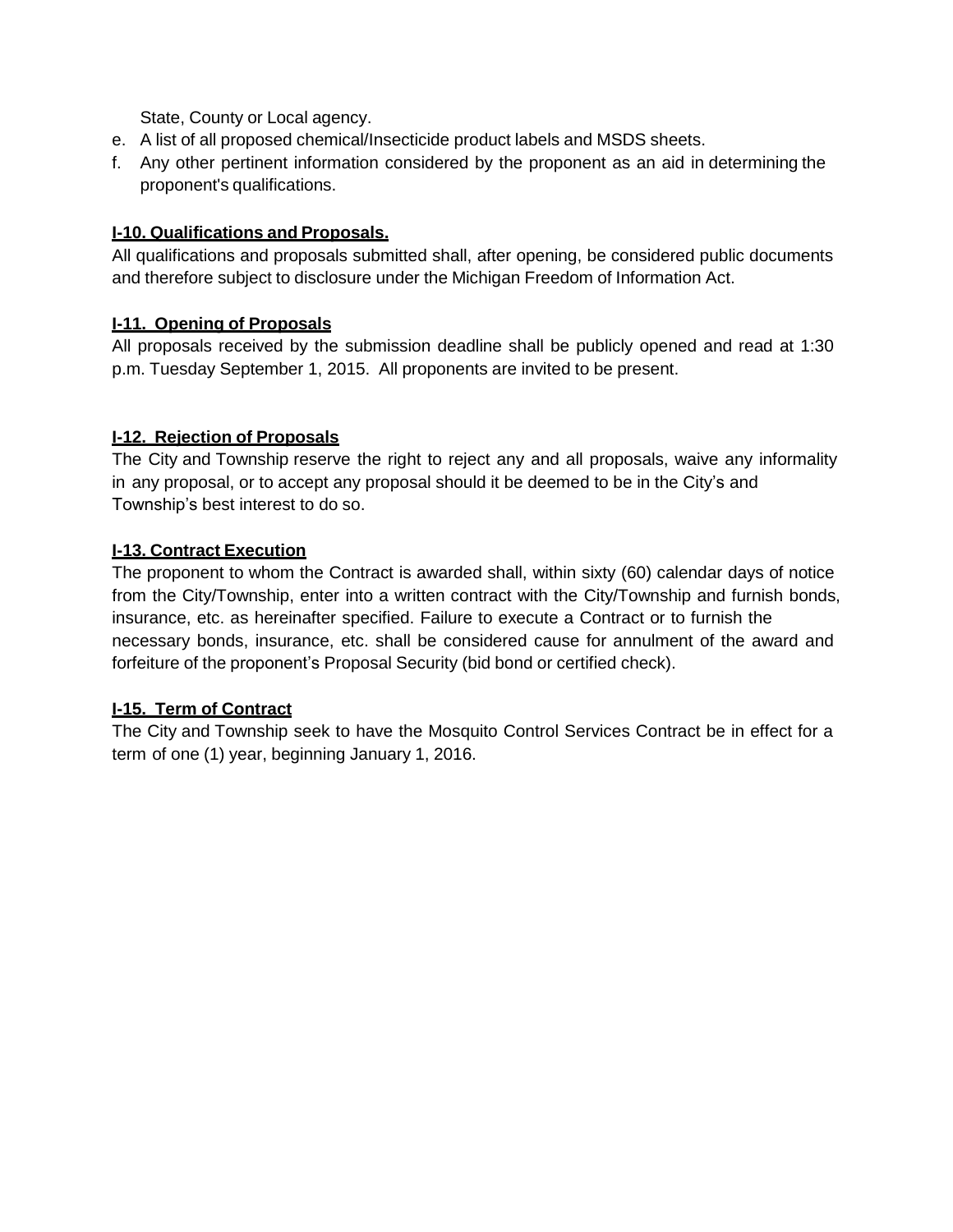# **CHARTER TOWNSHIP OF UNION AND CITY OF MOUNT PLEASANT MOSQUITO CONTROL PROGRAM**

# **REQUEST FOR PROPOSALS GENERALSPECIFICATIONS**

# **GS-1. General Requirements**

The selected contractor shall be a responsible and established contractor, who has the experience and is regularly engaged in work of similar character and scope to provide mosquito control services.

#### **GS-2. Scope of work**

The work under the proposed contract shall consist of the items contained in the proposal, including all the supervision, materials, equipment, labor and all other items necessary to complete said work in accordance with contract documents. The selected contractor shall submit the documentation necessary to prove that it is capable of completing the scope of work. Additionally, the successful contractor shall provide proof that it is a State of Michigan licensed mosquito control program operator and pesticide applicator.

Work will include a comprehensive, environmentally sound mosquito control program. Work shall include, but not be limited to, inspection services and reports, larviciding and biological control, adult mosquito control, special event spraying and nuisance calls.

# **GS-3. Detailed Scope of Work**

# 1. Inspection services and reports

- a. Application of all insecticides and chemicals shall be in strict compliance with the procedures and application rates approved by the United States Environmental Protection Agency (EPA), the State of Michigan Department of Agriculture, the manufacturers' label for the insecticide/pesticide, and any other pertinent regulations.
- b. The contractor shall perform routine inspections of all potential larval breeding sites and areas including, but not limited to, floodplains, wetlands, ponds, waterways, swamps, flooded woodlots, culverts, catch basins and temporary sites (ditches, yards, etc.), throughout the traditional mosquito season. All potential breeding sites are to be mapped out, numbered and entered into a master database. The contractor shall confirm the actual amount of required inspection and treatment areas.
- c. The contractor shall supply and maintain a minimum of four (4) light traps to Union Township and two (2) light traps to the City of Mount Pleasant throughout the traditional mosquito season for the purpose of mosquito population and activity monitoring. The contractor shall service each trap three (3) times each week. The contractor shall maintain a record of mosquitoes collected and identified.
- d. The contractor shall maintain a customer service telephone number or "hot line" for residential inquiries, requests and nuisance complaints, (see Operations below). The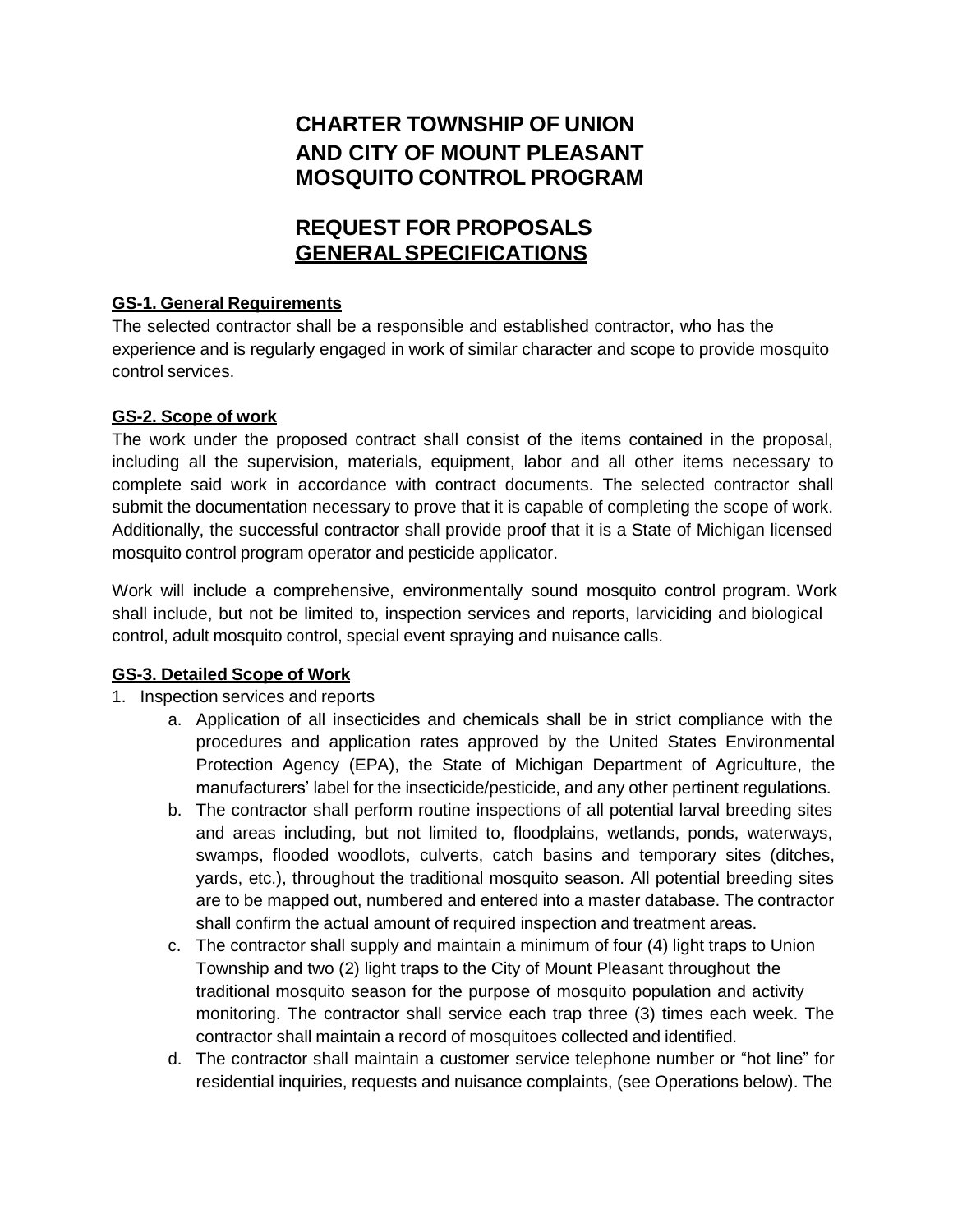contractor shall respond to residential complaints within 24 hours, weather permitting.

- e. The contractor shall prepare a monthly report summarizing the results of breeding site inspections, light trap operations, adult spraying operations, a general summary of mosquito control activities and any other information requested by the municipality. In addition, the monthly report should include responses to "Hot Line" calls. The contractor shall prepare and provide to the City and Township, not later than the first week of December, an evaluation report of the mosquito control program for the prior season. Said report shall correlate control measures applied with light trap counts, larval surveys, nuisance complaints, and other pertinent data. Each potential breeding site shall be identified by a site number. Records shall be maintained showing inspection dates and larvae count.
- 2. Larviciding and Biological Control
	- a. The contractor shall larvicide by backpack or ground vehicle approximately 50 acres (City of Mt. Pleasant) and an estimated 150 acres (Union Township) of larval breeding area for mosquito control. Said treatment shall be performed by applying five percent BTI granular larvicide at an EPA approved rate of 5.0 lbs. per acre or comparable method. Said treatment shall be completed by May 1.
	- b. The contractor shall larvicide by backpack approximately 150 acres (City of Mt. Pleasant) and an estimated 400 acres (Union Township) acres of low-lying, wet breeding areas for general larval control throughout the season. Said treatment shall be by applying five percent BTI granular, Liquid BTI or comparable larvicide at an EPA approved rate of 5.0 lbs. per acre or other comparable method.
	- c. Contractor shall treat all identified catch basins, (approximately 2,300 City of Mt. Pleasant and an estimated 250 Union Township), to provide larval control for a minimum period of 150 days.
- 3. Adult Mosquito Control
	- a. The contractor shall apply by power backpack approximately 25 lineal miles (City of Mt. Pleasant and 20 lineal miles (Union Township) of mosquito harborage sites (vegetation, foliage, shrubs, etc., typically in residential areas.) to aid in the control of mosquito infestation and response to residential nuisance complaints of excessive mosquito activity. Said treatment shall be by application of a low-toxicity, residual permethrin at EPA approved rates of 0.5 lbs. active ingredient per acre or comparable method.
	- b. The contractor shall treat an estimated fourteen (14) weekly applications, as deemed necessary, all City (approx. 76 miles) and Township (approx. 94 miles) roads for adult mosquito control by vehicle mounted Ultra Low Volume (ULV) foggers. Said treatment shall be by application of permethrin, sumethrin or organophosphate insecticides at EPA approved application rates at a maximum vehicle speed of fifteen (15) miles per hour, ambient temperatures are above 55\*F and wind speeds are less than ten (10) miles per hour. Contract prices shall reflect the actual street mileage treated (sprayed) by the contractor, not to include travel mileage driven by the contractor to and from start point of route to perform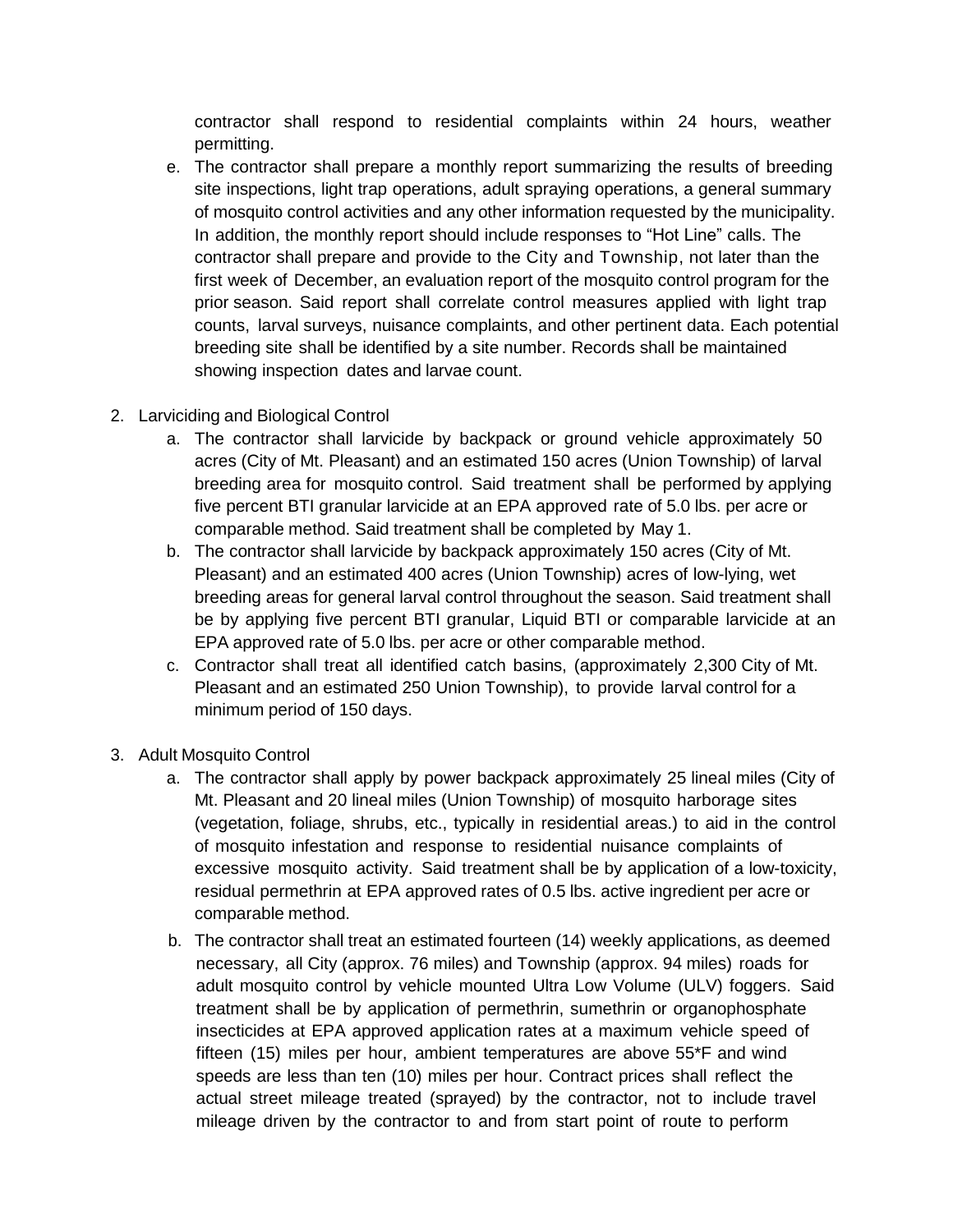required work, nor any additional mileage driven by the contractor in completing the route of required work within the city and township (mileage driven without applying a treatment).

- c. The contractor shall maintain a residential off-road directory which encompasses the names and addresses of city/township residents that have requested the contractor drive upon their property and perform ULV applications for mosquito control. Said application to be performed in conjunction with weekly city/township road spraying.
- d. The contractor shall apply by backpack a Special Event Spraying of a residual permethrin insecticide to create a perimeter barrier application and control of adult mosquito re-infestation. Said treatment shall be by application of a low-toxicity, residual permethrin at EPA approved rates of 0.5 lbs. active ingredient per acre or comparable method. Special Event Spraying shall include individual resident yard spraying for scheduled outdoor parties, barbeques, etc. or any other area designated by the city/township.

#### **GS-4. Operations**

- 1. The contractor shall perform all work in full compliance with all federal, state and local requirements. In particular, the contractor shall comply fully with all requirements of the Michigan Department of Agriculture's Regulation No. 637 regarding pesticide use.
- 2. The contractor shall provide and maintain sufficient licensed and/or certified manpower and equipment capable of performing the scope of work. All drivers, applicators and other persons coming in contact with chemicals and insecticides shall be duly trained, licensed and certified as required to perform their duties by the EPA, the State of Michigan and/or any other applicable governmental agency. The contractor shall provide the names and licenses/certifications of all personnel assigned to work within the city/township upon request.
- 3. The contractor shall complete mosquito control vehicle mounted ULV adulticiding activities between dusk and dawn. A regular schedule is most desirable for residents to be aware of the program and the effects of the program. It is understood that weather conditions and/or lack of mosquito activity will have a significant impact on ULV adulticide applications.
- 4. The contractor shall maintain a twenty-four hour customer access telephone number (hotline) to receive mosquito annoyance complaints, special event requests and inquiries from township/city residents. A log shall be maintained identifying the name, address, telephone number, type of complaint/inquiry and the response from the contractor. A current list of calls shall be included in the monthly reports.
- 5. The contractor shall maintain a Shut-Off List of those residents and properties requesting that truck-mounted ULV applications not be performed in close proximity to their property. A current copy of said list shall be forwarded to the township and city offices. For those properties included on the Shut-Off List, the contractor shall place a highly visible marker (reflector, stake, etc.) at the property limits of the resident. Said markers shall be located in such a manner as to be visible from the street to properly identify the boundaries (start and end) of when the applicators should "shut-off" the ULV application. The cost of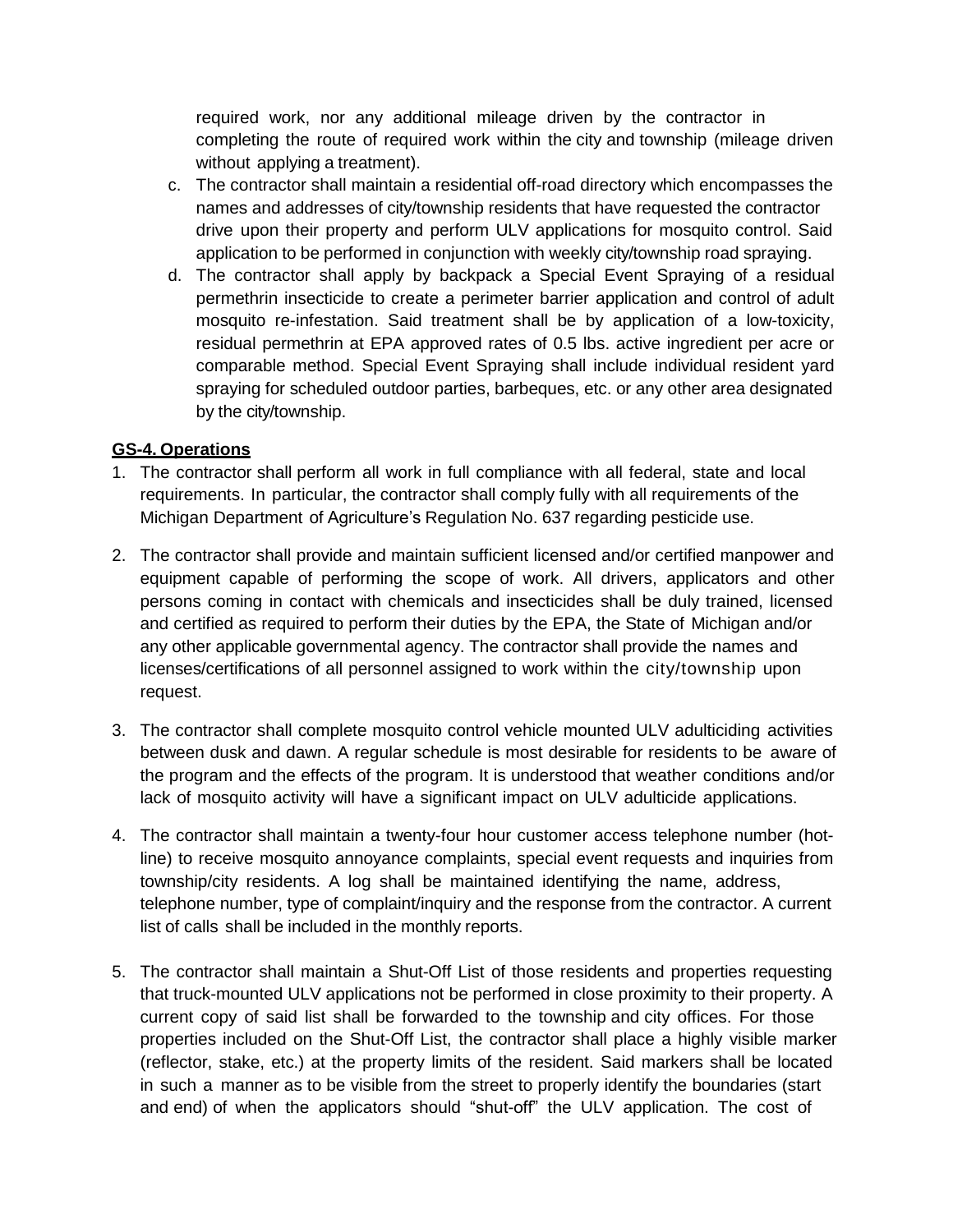providing and maintaining said markers shall be borne by the contractor. The estimated number of such requests is fifty (50) each year per municipality for a total of one hundred (100).

- 6. The contractor shall maintain a Notification List of those residents and properties requested to be notified prior to truck-mounted ULV applications in their area. A current copy of said list shall be provided to the township and city offices.
- 7. The contractor shall cease/shut-off vehicle-mounted applications far enough from any pedestrians in close proximity to streets and the applicator.
- 8. The contractor shall maintain a quality control program which will ensure the personnel and equipment utilized in the performance of the scope of work meet the requirements of the contract, including periodic follow-up and on-site inspections to confirm the effectiveness of mosquito control operations.
- 9. The contractor shall maintain and update a service delivery map, accurately depicting the contractor's service delivery area/route. A copy of said map shall be provided to the township/city upon request.
- 10. The contractor shall maintain and update a complete and current file of all chemical and insecticide labels and their corresponding Material Safety Data Sheets (MSDS). Copies of said documents shall be provided to the township and city prior to their use. The township/city has the right to review and approve/reject the use of any and all chemicals/insecticides used within the township/city prior to their use.
- 11. The contractor shall maintain and provide its personnel with appropriate and required personal protective equipment (PPE) in accordance with the chemical/insecticide label directions and precautions.
- 12. The contractor shall develop, maintain, implement and adhere to a written drift management plan, to minimize undesired off-target drift of applied chemicals/insecticides.

#### **GS-5. Compliance with Laws**

The contractor shall conduct operations under the proposed contract in compliance with all applicable federal, state and local laws, provided that the most stringent requirement shall have precedence. However, the General Specifications shall govern the obligations of the contractor if a conflict exists with township/city ordinances.

#### **GS-6. Term of Agreement**

This Agreement shall be effective as of January 1, 2016 and shall expire at 12:00 a.m. January 1, 2017, unless otherwise extended by mutual agreement of the Township, City and the Contractor.

#### **GS-7. Nondiscrimination**

The contractor shall not discriminate against any person because of race, sex, age, creed, color, religion, national origin or physical disability.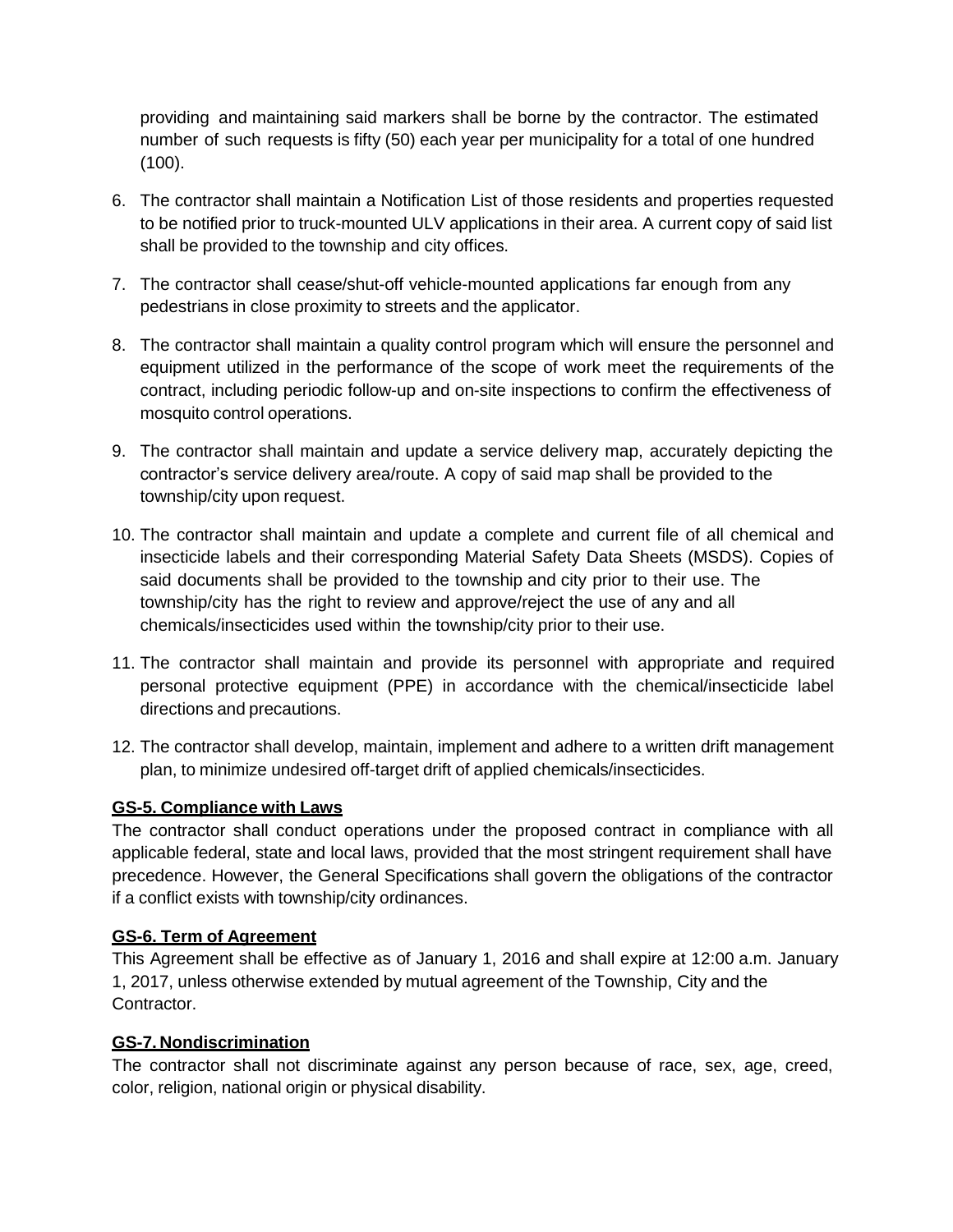#### **GS-8. Insurance**

The contractor shall at all times during the contract, maintain in full force and effect Employers Liability, Workers Compensation, Public Liability, Property Damage and Comprehensive Chemical/Pollution Liability Insurance, including liability coverage. Union Township, the City of Mount Pleasant, Public Officials and township and city employees shall be included as additionally insured.

All insurance shall be by insurers and for the policy limits acceptable to the township and city prior to commencement of work. The contractor agrees to furnish certificates of insurance satisfactory to the Township and City. The certificates shall contain the following express obligation:

"*This is to certify that the policies of insurance described herein have been issued to the insured, for which this certificate is executed and are in force at this time. In the event of cancellation or material change in policy affecting the certificate holder, thirty days prior written notice will be given to the certificate holder*."

For the purpose of the proposed contract, the contractor shall carry the following types of insurance with the minimum limits specified below: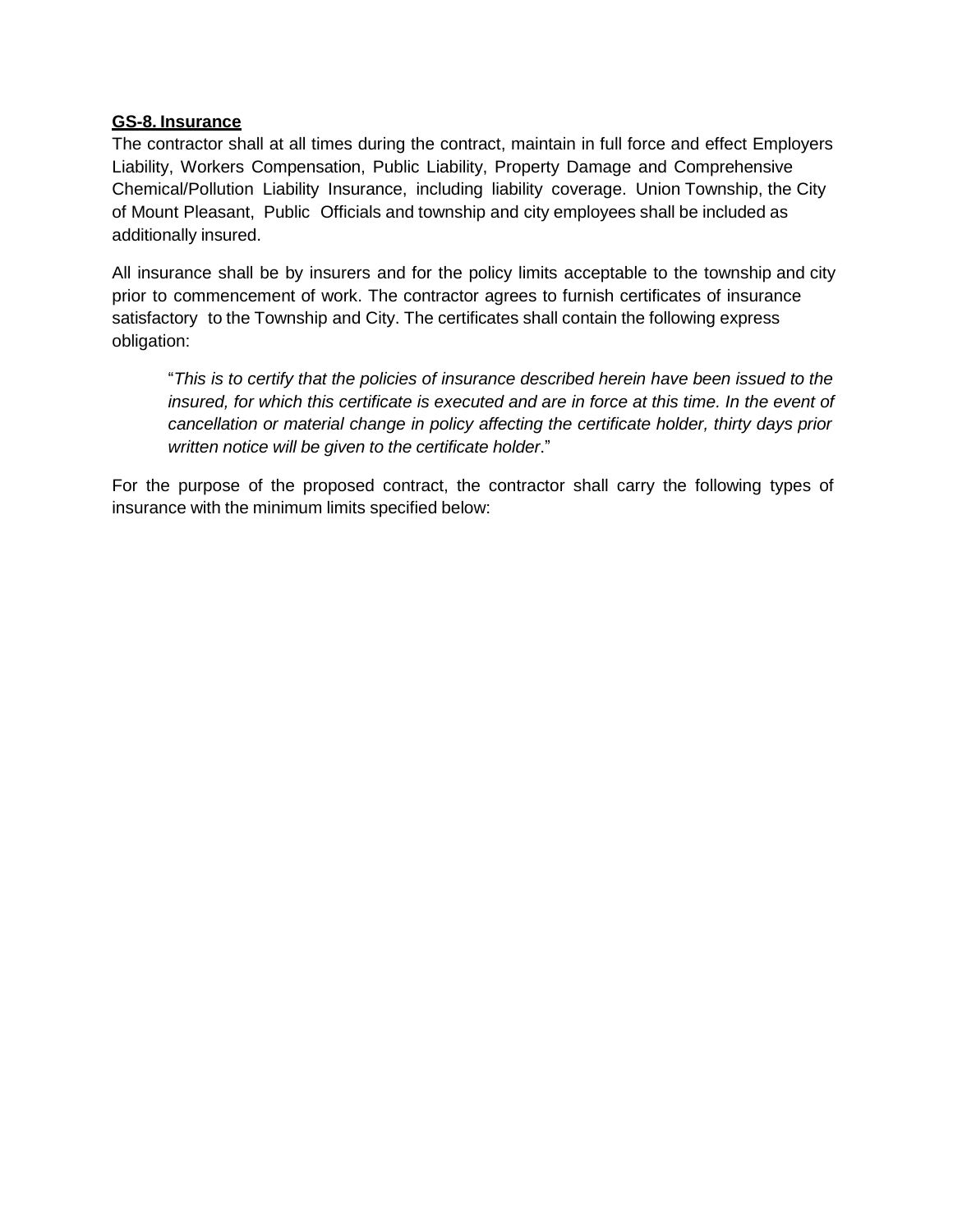

**City of Mt. Pleasant**

**Administrative Memo #8-78**

**Issued: October 10, 1978 Revised: September 28, 1979**

# **SUBJECT: Minimum Insurance Requirements for Contractors**

#### **SUMMARY:**

The provision of adequate insurance by persons and businesses working for the City or on street right-of -way is essential to protect the public from the costs of injury or damage and to protect the City from unnecessary liability resulting from the acts of persons and businesses working for the City. Minimum insurance requirements are needed to provide this protection.

# **MEMO:**

Persons or businesses which provide professional services to the City under the terms of a written contract or provide labor and/or material to accomplish work for the City or for others on or over street right-of-way or other City property shall carry insurance and bonds to protect the public and the City from exposure to unnecessary financial risks.

Prior to signing of contracts, issuance of purchase orders or permits or other authorization to begin work, certificates of issuance evidencing the purchase of insurance amounts not less than required by this Administrative memo or bid specifications, whichever is greater, shall be filed with the City Clerk. Such certificates shall:

- I. Show that the insurance is currently in force and termination date of each policy.
- II. State the limits of liability of the policies covered by the certificate.
- III. Be issued to the City of Mt. Pleasant as the certificate holder.
- IV. Provide that the City will receive not less that 10 days written notice of the cancellation of any listed policy.
- V. Be issued in the name of an insurance company authorized to conduct business in the state of Michigan.

Required bonds shall be filed with the City Clerk prior to the signing of contracts or other authorizations to proceed with work.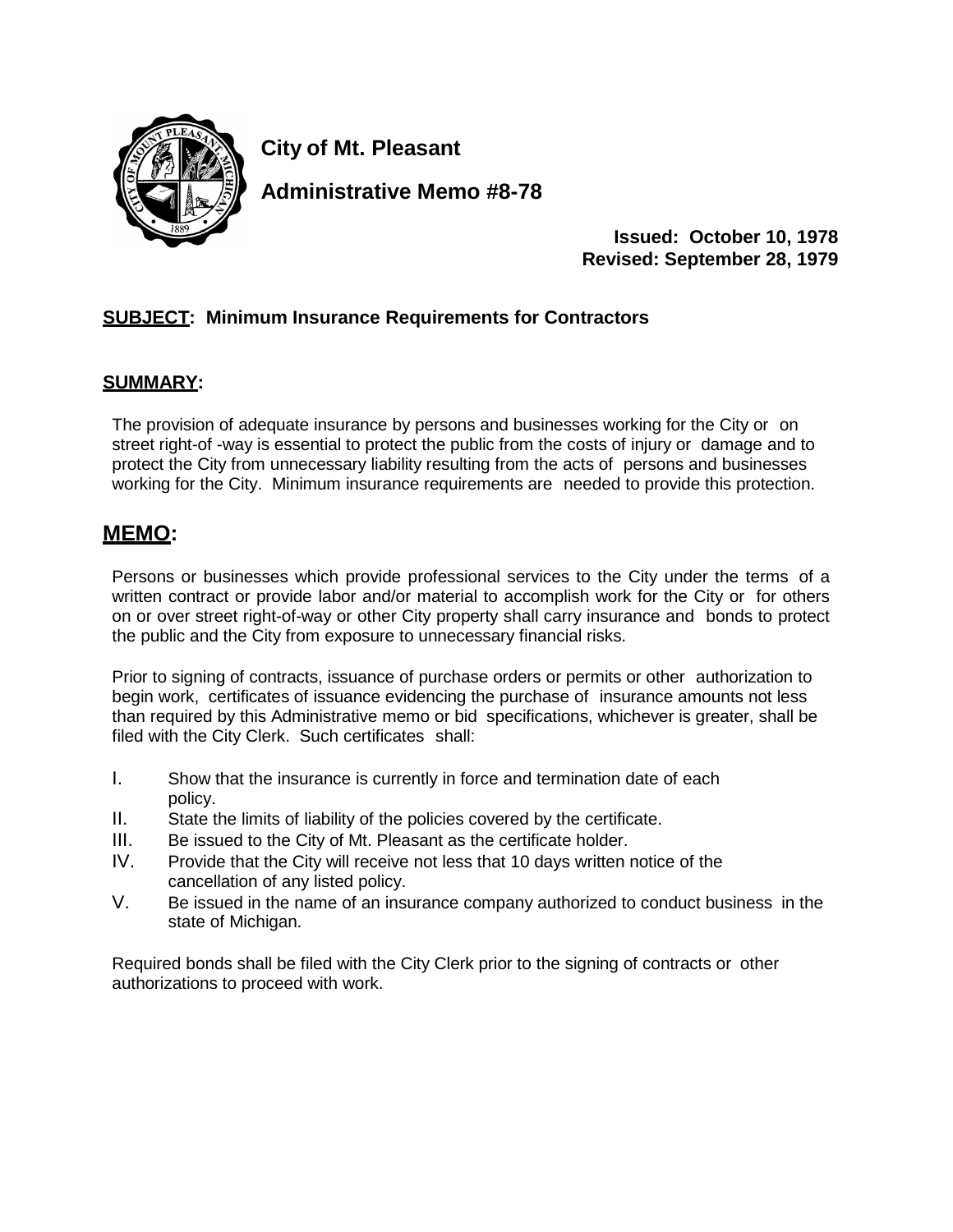Insurance and bonds shall meet or exceed the following requirements. Exceptions to recognize more or less hazardous operations and financial risks should be considered and with approval of the City Manager may be made in specifications or contract requirements prior to rewarding contracts or issuing purchase orders.

| <b>Insurance Requirements</b> |
|-------------------------------|
|-------------------------------|

| Type                                                         | Limit of Liability                                                                                         | City<br>Contractors | Contractors<br>on R.O.W. |
|--------------------------------------------------------------|------------------------------------------------------------------------------------------------------------|---------------------|--------------------------|
| Worker's Compensation and<br><b>Employer's Liability</b>     | <b>Statuary Coverage B</b>                                                                                 | X.                  | Χ                        |
|                                                              | \$100,000                                                                                                  |                     |                          |
| <b>Public Liability</b>                                      |                                                                                                            |                     |                          |
| <b>Bodily Injury</b>                                         | \$250,000 each person                                                                                      | X                   | X                        |
|                                                              | \$500,000 each accident                                                                                    | X                   | X                        |
| <b>Property Damage</b>                                       | \$250,000 each accident                                                                                    | X                   | Χ                        |
|                                                              | \$250,000 each aggregate                                                                                   | X                   | X                        |
| <b>Automobile Liability</b>                                  |                                                                                                            |                     |                          |
| Bodily Injury                                                | \$250,000 each person                                                                                      | X                   | X                        |
|                                                              | \$500,000 each accident                                                                                    | X                   | X                        |
| <b>Property Damage</b>                                       | \$250,000 each accident                                                                                    | X                   | X                        |
|                                                              | \$250,000 each aggregate                                                                                   | Χ                   | X                        |
| <b>Additional Insured</b>                                    |                                                                                                            |                     |                          |
| Clause                                                       | Union Township and<br>City of Mt. Pleasant to be<br>specifically named in<br>policy as additional insured. | X                   | X                        |
| <b>Excess liability</b><br>(required unless risk<br>nominal) | \$1,000,000 each<br>occurrence                                                                             | X                   |                          |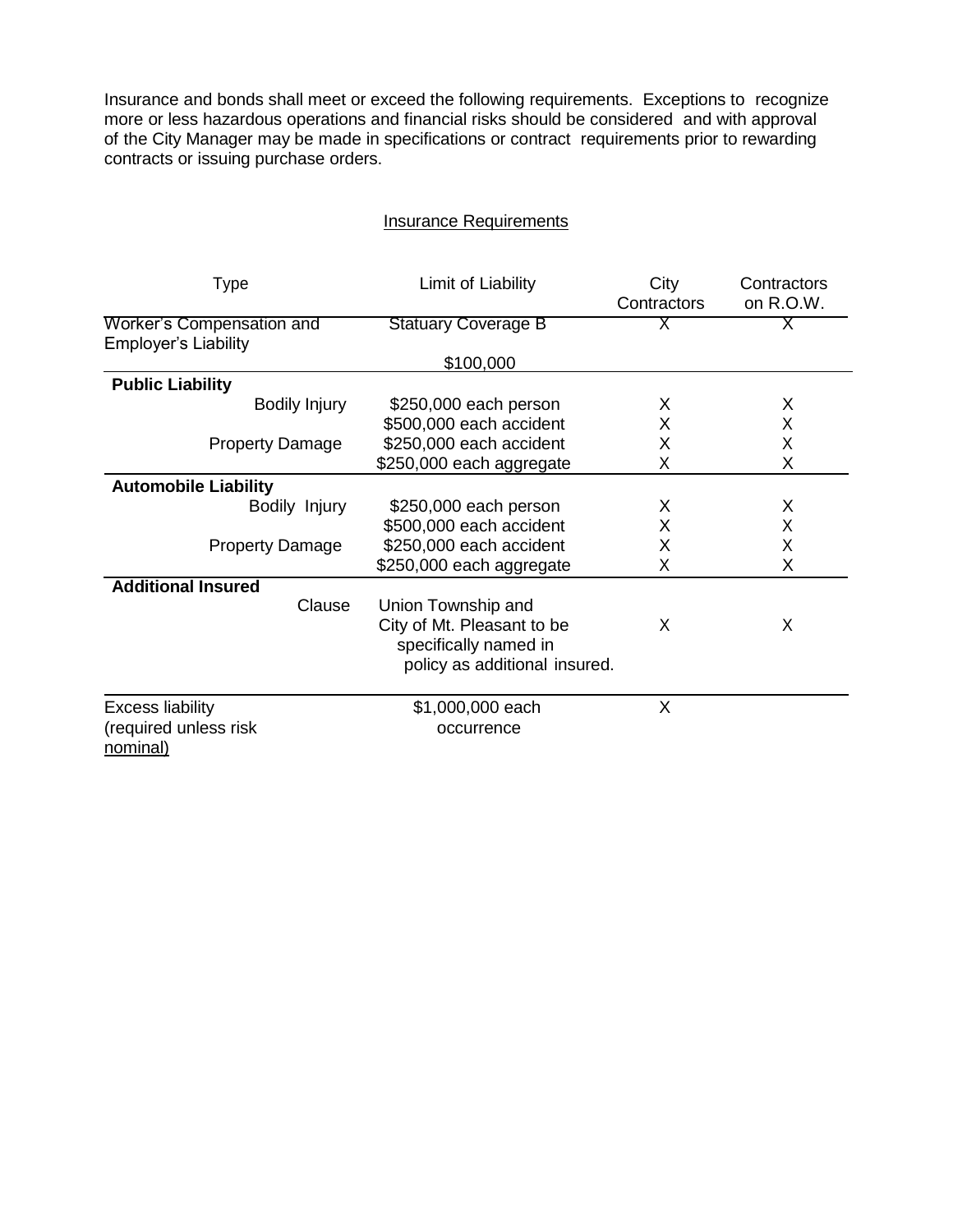Persons or businesses engaged to provide labor and material in an amount in excess of \$10,000 or who will receive partial payments as work progresses will provide labor, performance and materials bonds equal to the value of the work being performed. Such bonds are not required where the work to be done is of a type in which the failure to perform will not adversely affect the City's ability to function or increase the City's cost of completing the work.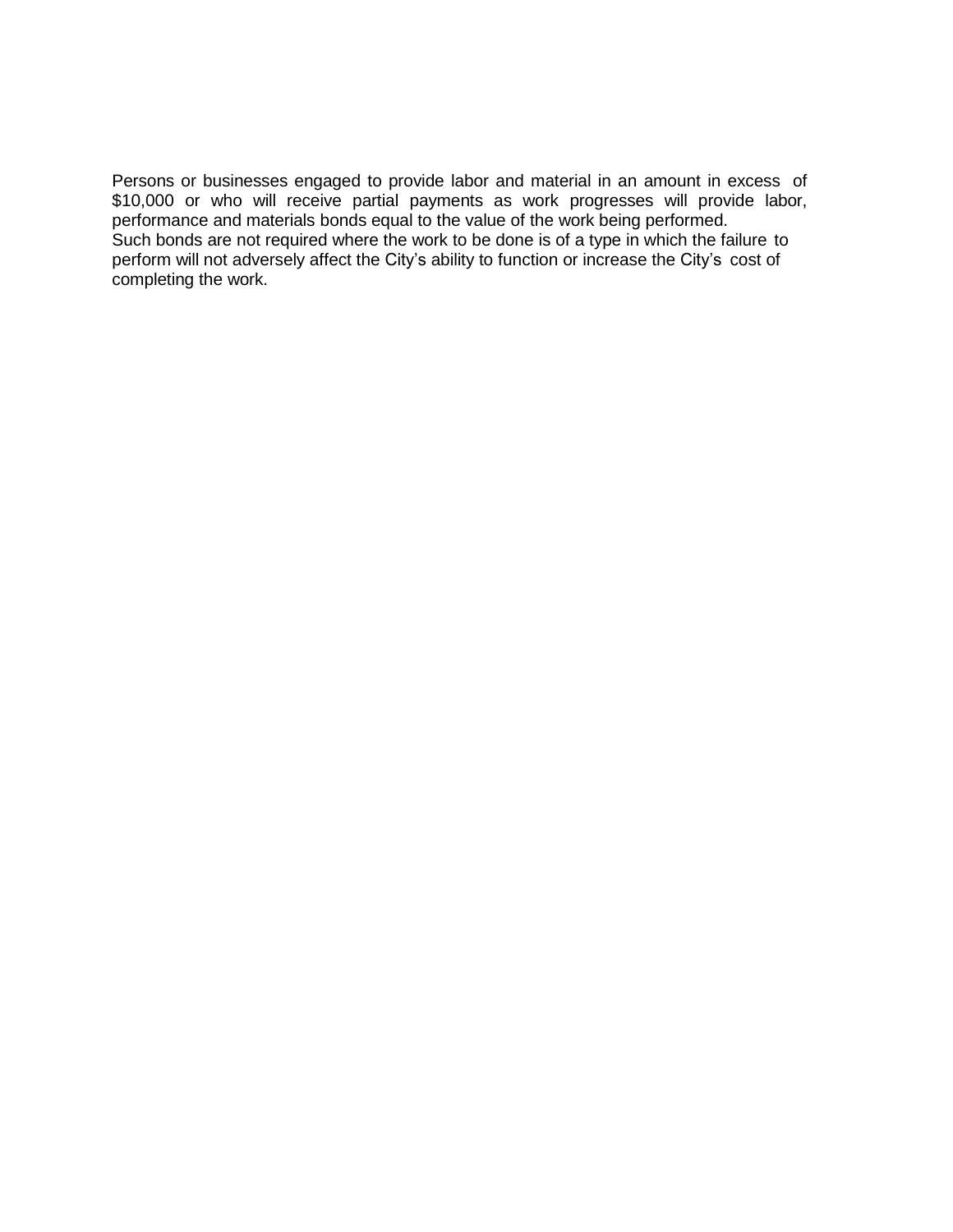#### **GS-9. Indemnification**

The contractor shall indemnify, protect, defend and hold harmless the Township and City, their employees and agents from any damage, claim, liability or expense whatsoever, or any amounts paid in comprise thereof, arising out of or connected with the performance of the proposed contract.

#### **GS-10. Transferability**

Other than by operation of law, no assignment of the proposed contract or any right accruing under the proposed contract shall be made in whole or part by the contractor without the expressed written consent of the Township and City, which consent shall not be unreasonably withheld. In the event of an assignment, the assignee shall assume full liability of the contractor.

#### **GS-11. Invoicing and Payments**

Payments to the contractor shall be made once per month during the traditional mosquito season (April through September, inclusive) based upon the actual contract price divided into six equal monthly payments.

Should actual prices be different than original contract price based upon actual amount of services provided, the final monthly payment shall be adjusted accordingly. Said payments shall be made following approval by the Union Township Board and City of Mt. Pleasant Commission.

# **GS-12. City and Township's Right to Terminate Contract**

If the contractor should be judged bankrupt or if the contractor should make a general assignment for the benefit of its creditors or if a receiver should be appointed on account of insolvency, or if the contractor should ever refuse to supply adequate labor, materials or equipment to meet the scope of work of the proposed contract or if it should ever disregard the laws of the State of Michigan and the ordinances of Union Township and the City of Mount Pleasant or otherwise be guilty of substantial violation of any provision of the proposed contract, the City and Township may, without prejudice to any right or remedy, terminate the proposed contract and re-let the same. The City and Township, at their sole discretion, may terminate the contract immediately if said immediate termination is in the best public health, safety and welfare interests of the City and Township and their residents. Written notification will be given to the contractor prior to termination of contract.

# **GS-13. City and Township's Right to Modify Contract**

The City and Township reserve the right to negotiate with the contractor for changes in the terms of the contract and to make adjustments relative to the implementation of a change which reduces or modifies the need for a mosquito control program. If the City and Township and the contractor are unable to agree upon a revised contract, the City and Township may seek new proposals and upon a minimum of thirty (30) days written notice from the City and Township, may terminate the unexpired portion of the proposed contract. The City and Township shall not be liable for any cost under this section beyond the proposed contract price for the period when service is actually provided.

# **GS-14. Breach of Contract**

In the event any provision of the proposed contract is breached by the contractor, the City and